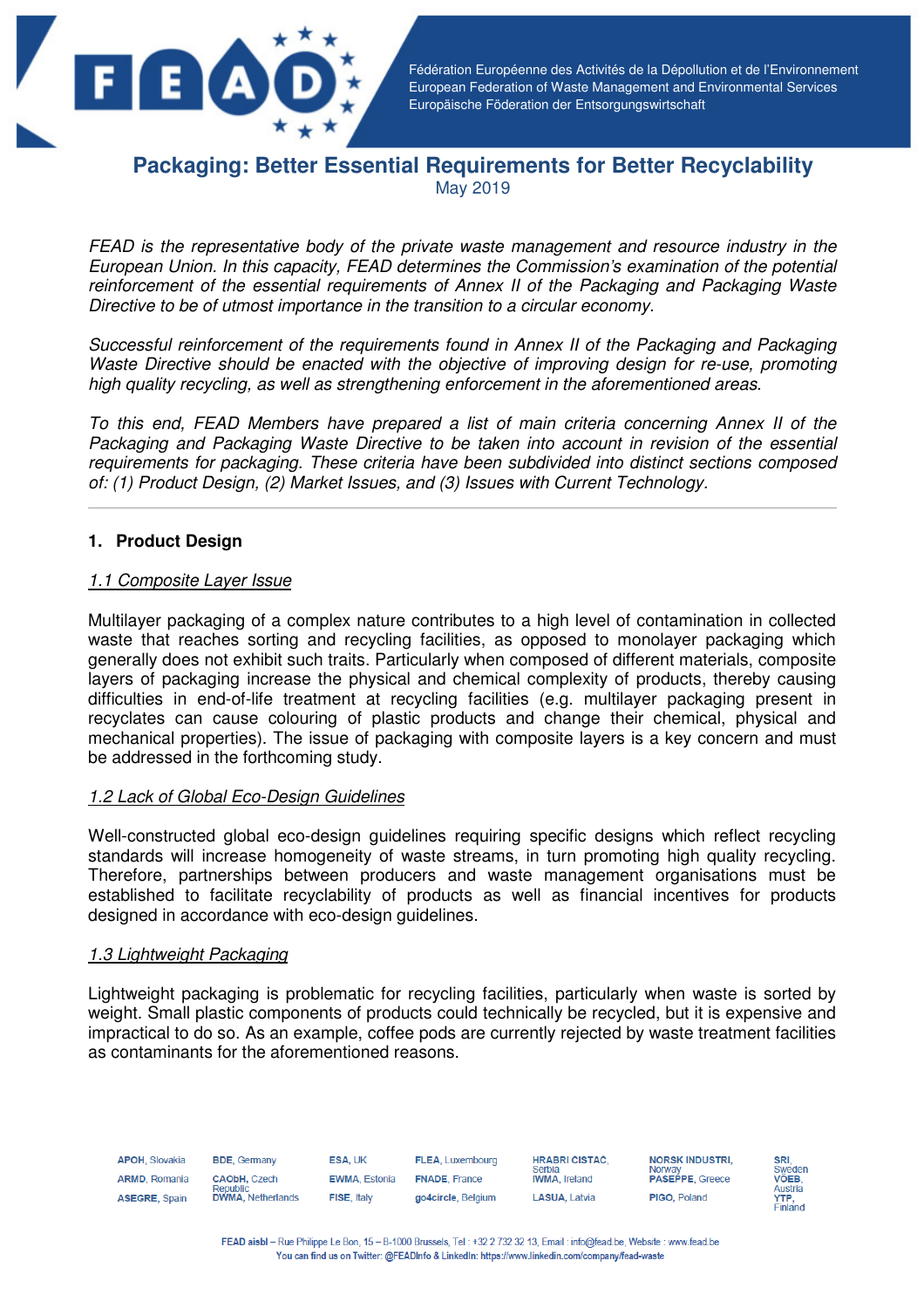## 1.4 Additive/Colours Issue

Certain additives in polymers could present challenges for recycling. For instance, basic molecules could be incapable of being broken down where certain additives are present, or a collection of various additive-containing packaging could hamper recycling of plastic packaging. In addition, it is problematic to sort coloured packaging (e.g. black, red) as it is often not recognised by optical systems. One of the potential solutions to this could be a "modulation fees system," which would levy fees upon producers who create packaging which is hard to recycle. A balance must be struck between recyclability of the packaging and innovation, marketing and functionality.

## 1.5 Chemical Issue

As long as hazardous substances can be placed on the market legally by manufacturers of virgin raw materials, recycling companies will at some point in time have to deal with those "legacy substances". The long-term policy goal should be to achieve toxic/ risk free material cycles, but this should start at the initial design stage where products enter the material cycle for the first time. While ambitious targets push for more recycling in terms of quantity, a qualitative approach is also needed, as recyclers are investing in downstream parts of the value chain. This investment will only be made possible by the proper implementation of the existing international and European legislation (REACH, RoHS, POPs) at all stages and by all actors. Regarding the treatment of waste containing specific substances, a risk-based approach should be implemented. FEAD members hope that the current work on an improved interface between waste, chemicals and products will handle the aforementioned issues.

## 1.6 Biodegradable, oxo-degradable and bio-based packaging

FEAD supports the use of bio-based plastics as long as they are not promoted at the expense of recycled plastics. Indeed, it is important to make a clear distinction, on the one hand, between biobased and biodegradable plastics and on the other hand, between biodegradability and compostability. Today, some bio-based plastics do not biodegrade in bio-waste treatment plants and none degrade completely in the natural environment (including waterways). Compostable plastics do not degrade in anaerobic conditions (AD) unless followed by an aerobic process and given the difficulty to distinguish between compostable plastics and conventional plastics, even if they are correctly disposed of by the householders, they are likely to be sorted out at the composting plant and sent for recovery. Biodegradable plastics are also problematic when they are mixed with recyclable plastics as they do not have the same material properties and may impact the integrity of the recyclates. The use of biodegradable plastics must be so specific that the correct recycling route is clearly identifiable for the consumer/user. The mere risk that this might happen has already been known to discourage manufacturers to use recycled content.

## 1.7 Features

Reducing the use of features such as labels, printing, colours, glues, covers, caps and content residues on a package is crucial and can increase the possibility of recycling and the value of the plastic.

## 1.8 Economically efficient recycling

A recyclable packaging should be designed to be cost-effectively collected, sorted and recycled, in practice, with the available state-of-the-art technology. In achieving economically efficient recycling, large flows of recycling are required for the recycling process. Unfortunately, certain recycled plastics from packages are capable of being recycled, but there is limited demand for secondary raw materials (e.g. PS, mixed PET and film plastics other than LDPE). Therefore,

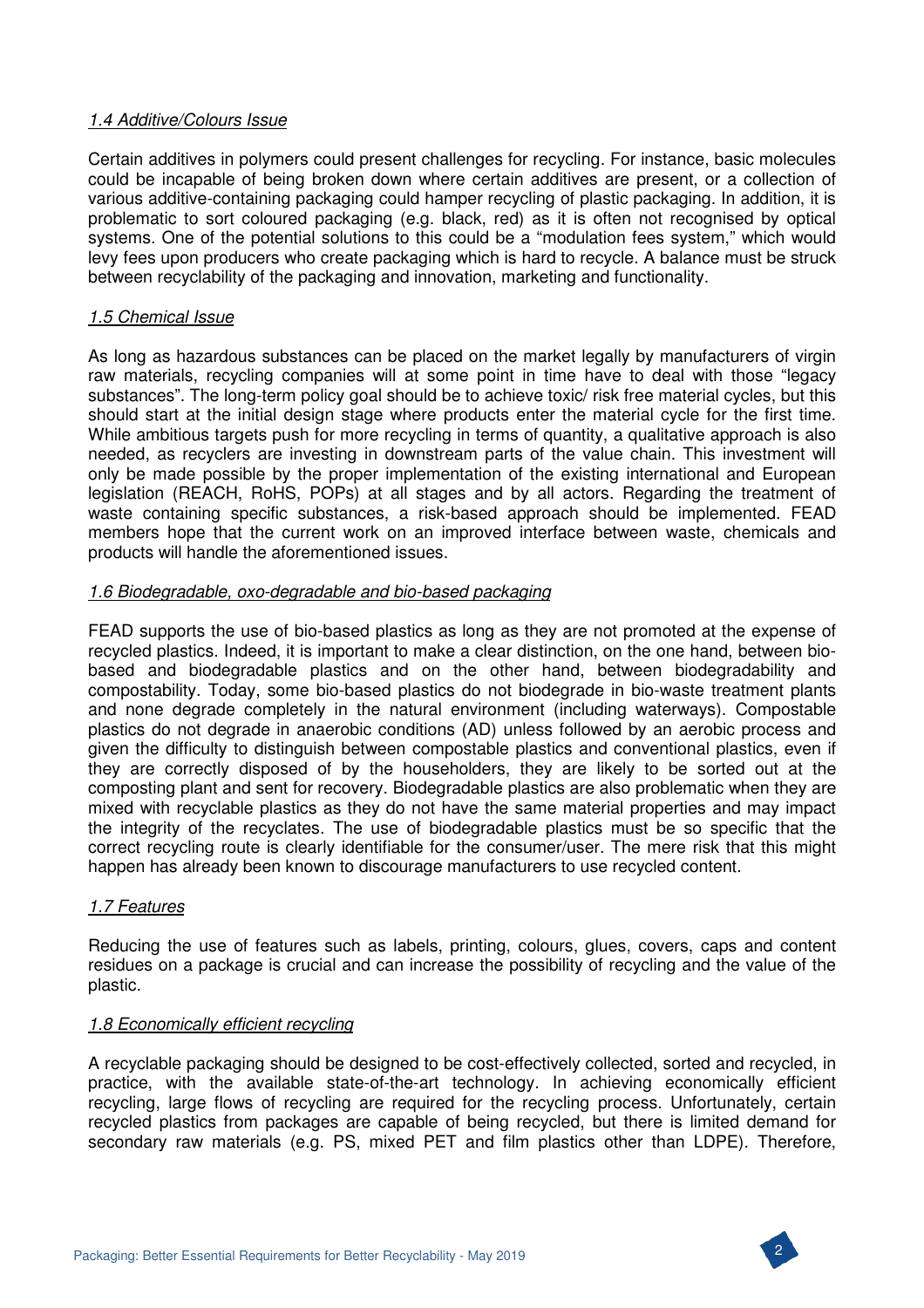mandatory recycled content for packaging is one of the solutions to create a market allowing investments, by increasing the flow of plastic packaging into the recycling sector. Additional instruments could help as well such as better measures to encourage green public procurement, reduce VAT on products for which the packaging may be easily recycled and voluntary agreements in the private sector, in addition to economic incentives.

## 1.9 Difference between "recyclable" and "recycled"

In the essential requirements of the Packaging and Packaging Waste Directive, it is crucial that the definition of "recyclable" is made clear. Indeed, material that is technically recyclable is not necessarily recycled for economical reasons, confering a potentially false impression that the packaging will be recycled. For instance, it is impractical for consumers to separate every different kind of packaging, e.g. not even all forms of Tetrapak packaging are alike in terms of recyclability, highlighting the variance found in product packaging and so, mixed packaging becomes impossible to adequately recycle because of unclear composition. Finally, regular revision of the definition should be allowed for to adjust for technological development.

#### 1.10 Food Contact Requirements

Food contact requirements are set by the European Food Safety Authority (EFSA) and override the environmental concerns of plastics waste treatment. The provision of secondary raw materials for food grade quality is difficult, due to collection and sorting issues, especially when both food and non-food packaging are collected together. Food grade packaging should be sorted and recycled in a closed loop in order to increase the waste stream of recyclable food grade plastic packaging.

### **2. Market Issues**

#### 2.1 Labelling

The development of a common label showing the percentage of recyclates in plastic packaging would build trust between consumers and producers, eventually leading to an increase in consumer demand for products for which the packaging contains high levels of recycled content. When affixing to the packaging, it should be borne in mind that using glue would pollute the packaging material and better solution must be found.

#### 2.2 Import Issue

Products using plastic packaging imported into the EU should necessarily follow Community rules on the content of such packaging, which is not necessarily the case at present. The packaging of products imported into the EU ends up in the European waste management sector, creating potential for discrepancies between the additive and substantive content of packaging made in the EU and non-EU third countries. Such a discrepancy leads to a multitude of challenges for the waste management sector, given the differing chemical compositions of the packaging to be processed.

The language of the essential requirements of Annex II should be clear, facilitating interpretation for the producers of imported products. Strengthened enforcement of the essential requirements rules of Annex II should also be imposed, preventing third-country producers from deviating from the essential requirements. Such measures are necessary to ensure the transition to a circular economy.